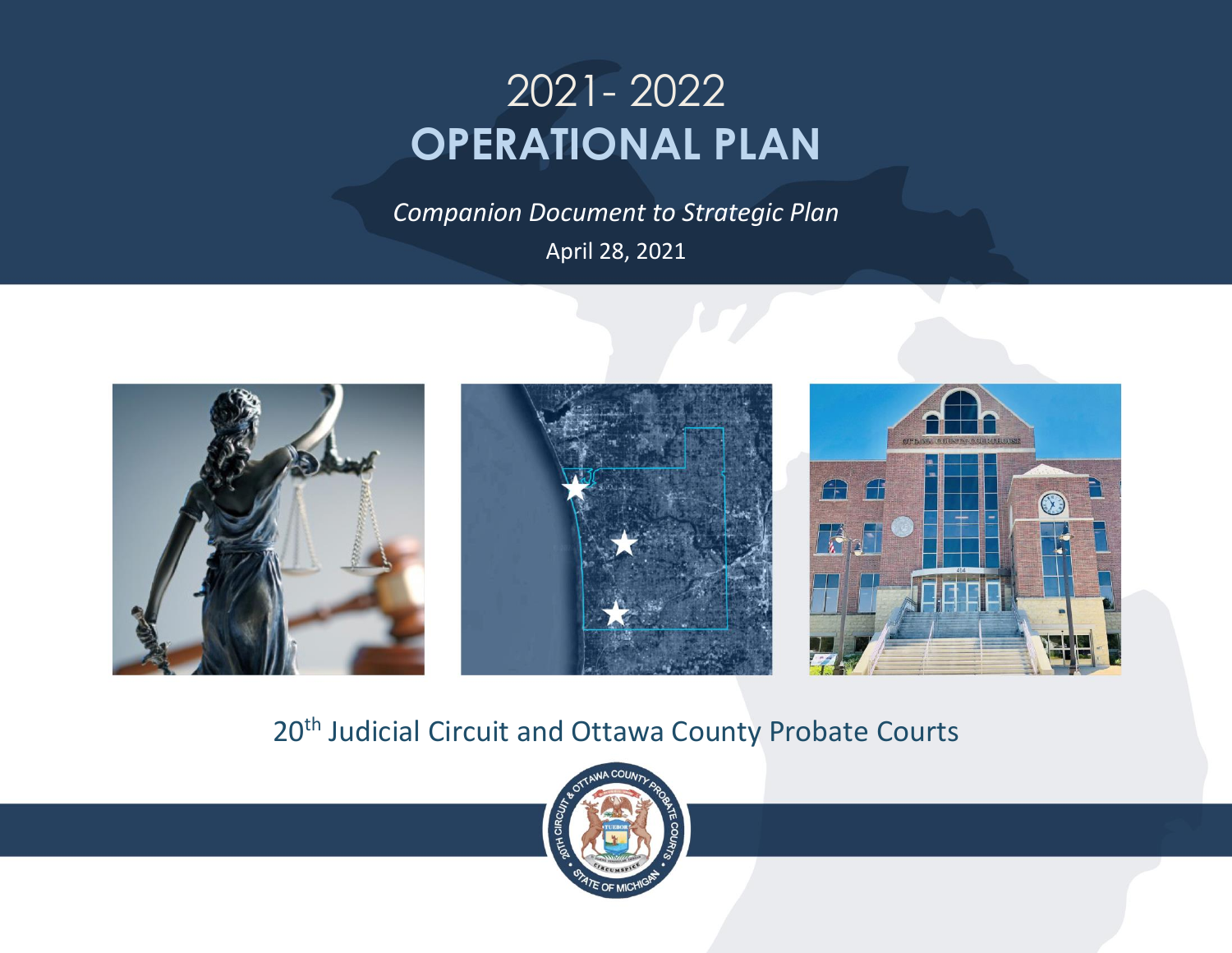# **2021-2022 Strategic Projects - 20th Judicial Circuit and Ottawa County Probate Courts**

#### **Overview**

This Operational Plan is a companion to the 20<sup>th</sup> Judicial Circuit and Ottawa County Probate Courts' 2021 – 2024 Strategic Plan. It lays out the annual, strategic projects for the Courts in each of the strategic focus areas. Working on these strategic projects over the next 10-12 months will ensure the Courts are working on improvements aligned with the long-range goals and strategies laid out in the Strategic Plan. New strategic projects will be identified each year. The Operational Plan will be updated annually.

To provide context, below are the Courts' updated mission, vision, and core values, which provide foundational and inspirational anchors for the strategic focus areas and projects that follow.

**MISSION:** *To administer justice and restore wholeness in a manner that inspires public trust.*

**VISION:** *We exemplify and deliver the highest standards of justice and public service.*



# **CORE VALUES:**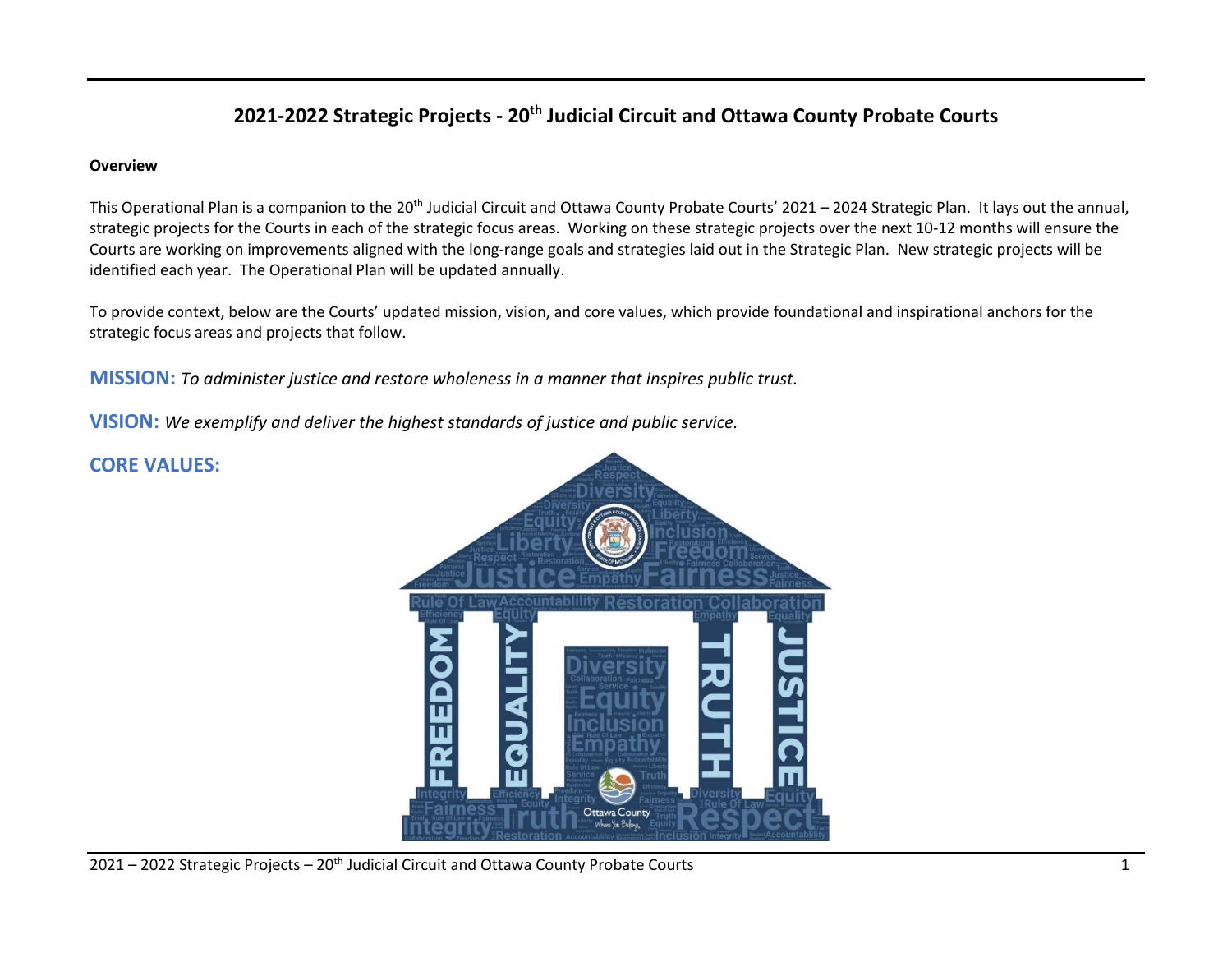# **SFA 1: IMPROVE COURT USER EXPERIENCE (ACCESS, SERVICES, AND PROGRAMS)**

*Excerpt from Strategic Plan*: Improving the court user experience is a high priority for the Courts. This includes ensuring access to all people, as well as strengthening and expanding services and programs. The Courts are committed to making improvements that will enhance and expand remote and physical access, in-person and remote assistance, and services and programs. These improvements will be targeted to meet the needs of all court users, including minorities, underrepresented, and disenfranchised individuals.

| SFA 1: Improve Court User Experience (Access, Services, and Programs)                                                                                                                                                                                                                                                                                                                                                                                                                                                                                                                                                                                                          |                                                                                                                                                                                                                                                                                                                                                              |                                                                                                      |                                                                        |  |  |
|--------------------------------------------------------------------------------------------------------------------------------------------------------------------------------------------------------------------------------------------------------------------------------------------------------------------------------------------------------------------------------------------------------------------------------------------------------------------------------------------------------------------------------------------------------------------------------------------------------------------------------------------------------------------------------|--------------------------------------------------------------------------------------------------------------------------------------------------------------------------------------------------------------------------------------------------------------------------------------------------------------------------------------------------------------|------------------------------------------------------------------------------------------------------|------------------------------------------------------------------------|--|--|
| 2021 – 2022 Strategic Projects                                                                                                                                                                                                                                                                                                                                                                                                                                                                                                                                                                                                                                                 | <b>Deliverables</b>                                                                                                                                                                                                                                                                                                                                          | Team Leader(s) &                                                                                     | <b>Team Members</b>                                                    |  |  |
| 1.<br>Remote Access Points across Ottawa County<br>Description: The purpose of this project is to<br>improve remote access to the Courts through<br>access points with select partners across the<br>County (e.g., libraries, DHHS, workforce offices,<br>non-profit orgs, etc.). This project includes<br>identifying high traffic areas, collaborating<br>with partners, and developing a plan to open<br>unstaffed and technologically equipped space<br>where court users can participate in remote<br>court hearings and remote meetings with staff,<br>and conduct other court business such as pay<br>fines, download forms, contact staff to answer<br>questions, etc. | Develop and recommend a plan for establishing<br>a.<br>and opening remote court user access points<br>across Ottawa County. Include a budget/cost<br>estimates in the plan.<br>Once the plan is approved, work with select<br>b.<br>partners to set up, open with full functionality,<br>and inform the public/partners about the<br>remote access point(s). | <b>Judge Sponsor</b><br>Johanna Wallace<br>Susan Franklin<br>Chief Circuit Judge<br>Jon Van Allsburg | Sheri Lankheet<br>Andrea Reenders<br>Lori Richardson<br>Pat Gelderloos |  |  |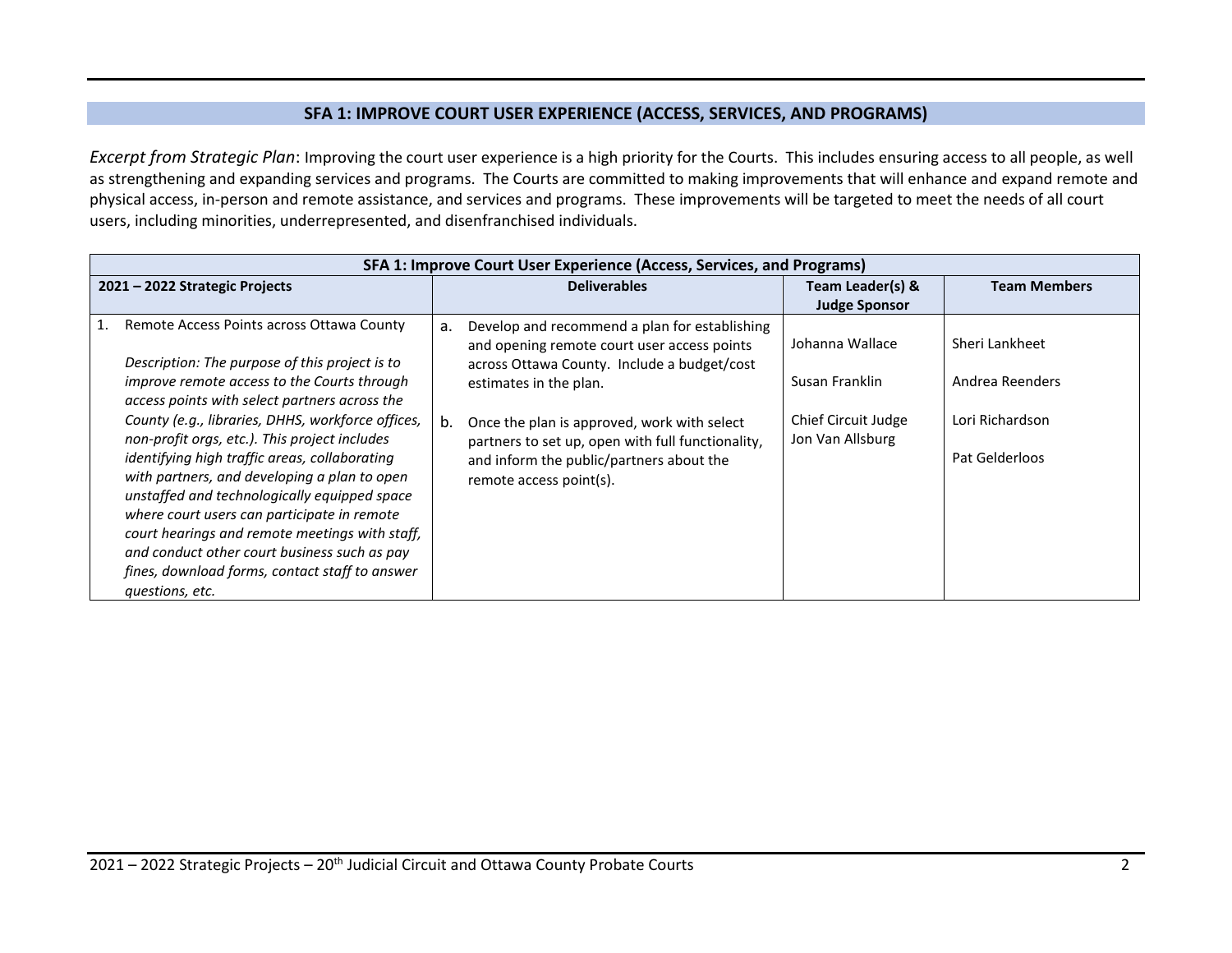| SFA 1: Improve Court User Experience (Access, Services, and Programs)                                                                                                                                                                                                                                                                                                                                                                                                                                                                                                                                                                                                                                                                                               |                                                                                                                                                                                                                                                                                                                                                                                                                                                                                                                                                                                                                                                                                      |                                                                            |                                                                                                            |  |
|---------------------------------------------------------------------------------------------------------------------------------------------------------------------------------------------------------------------------------------------------------------------------------------------------------------------------------------------------------------------------------------------------------------------------------------------------------------------------------------------------------------------------------------------------------------------------------------------------------------------------------------------------------------------------------------------------------------------------------------------------------------------|--------------------------------------------------------------------------------------------------------------------------------------------------------------------------------------------------------------------------------------------------------------------------------------------------------------------------------------------------------------------------------------------------------------------------------------------------------------------------------------------------------------------------------------------------------------------------------------------------------------------------------------------------------------------------------------|----------------------------------------------------------------------------|------------------------------------------------------------------------------------------------------------|--|
| 2021 - 2022 Strategic Projects                                                                                                                                                                                                                                                                                                                                                                                                                                                                                                                                                                                                                                                                                                                                      | <b>Deliverables</b>                                                                                                                                                                                                                                                                                                                                                                                                                                                                                                                                                                                                                                                                  | Team Leader(s) &<br><b>Judge Sponsor</b>                                   | <b>Team Members</b>                                                                                        |  |
| Language Assistance/Interpreter Services<br>2.<br>Improvements<br>Description: The purpose of this project is to<br>expand language assistance, resources, and<br>interpreter services for non-English speaking or<br>limited English proficiency (LEP) court users and<br>litigants. Building on the Language Access Plan<br>completed in 2013 (C20 LAO 2013-09J; P70 LAO<br>2013-03J), this project includes (a) expanding<br>language assistance services (e.g., bi-lingual<br>staff, volunteers, other), resources, and forms<br>in Spanish and other needed languages for<br>court users; and (b) expanding translation<br>services in needed languages for court hearing<br>participants/litigants (e.g., obtain technology<br>for simultaneous translation). | Recommend a low cost or cost neutral plan for<br>a.<br>expanding language assistance services,<br>resources, and/or forms to non-English speaking<br>and LEP court users. Upon approval, proceed in<br>implementing the plan.<br>If a cost is associated with a preferred<br>recommendation, include an explanation and<br>cost estimate in the plan. It may be feasible to<br>request additional resources in the next budget<br>cycle or in future years.<br>b.<br>Recommend ways to expand needed translation<br>services for court hearing participants/litigants.<br>Include options and estimated costs, if<br>applicable. Follow-through on<br>recommendations once approved. | Stephanie Ash<br>Sarah Boutwell<br>Chief Circuit Judge<br>Jon Van Allsburg | Kathy Covington<br>Reyna Masko<br>Kim Herzhaft<br>Glenda Miranda<br>Celeste Gould<br><b>Brandi Dockery</b> |  |
| To complete (a) and (b), the team is<br>encouraged to be resourceful and creative: use<br>existing resources where available, use existing<br>or emerging technologies to reduce costs,<br>collaborate with partners/other courts, other<br>states, etc.                                                                                                                                                                                                                                                                                                                                                                                                                                                                                                            |                                                                                                                                                                                                                                                                                                                                                                                                                                                                                                                                                                                                                                                                                      |                                                                            |                                                                                                            |  |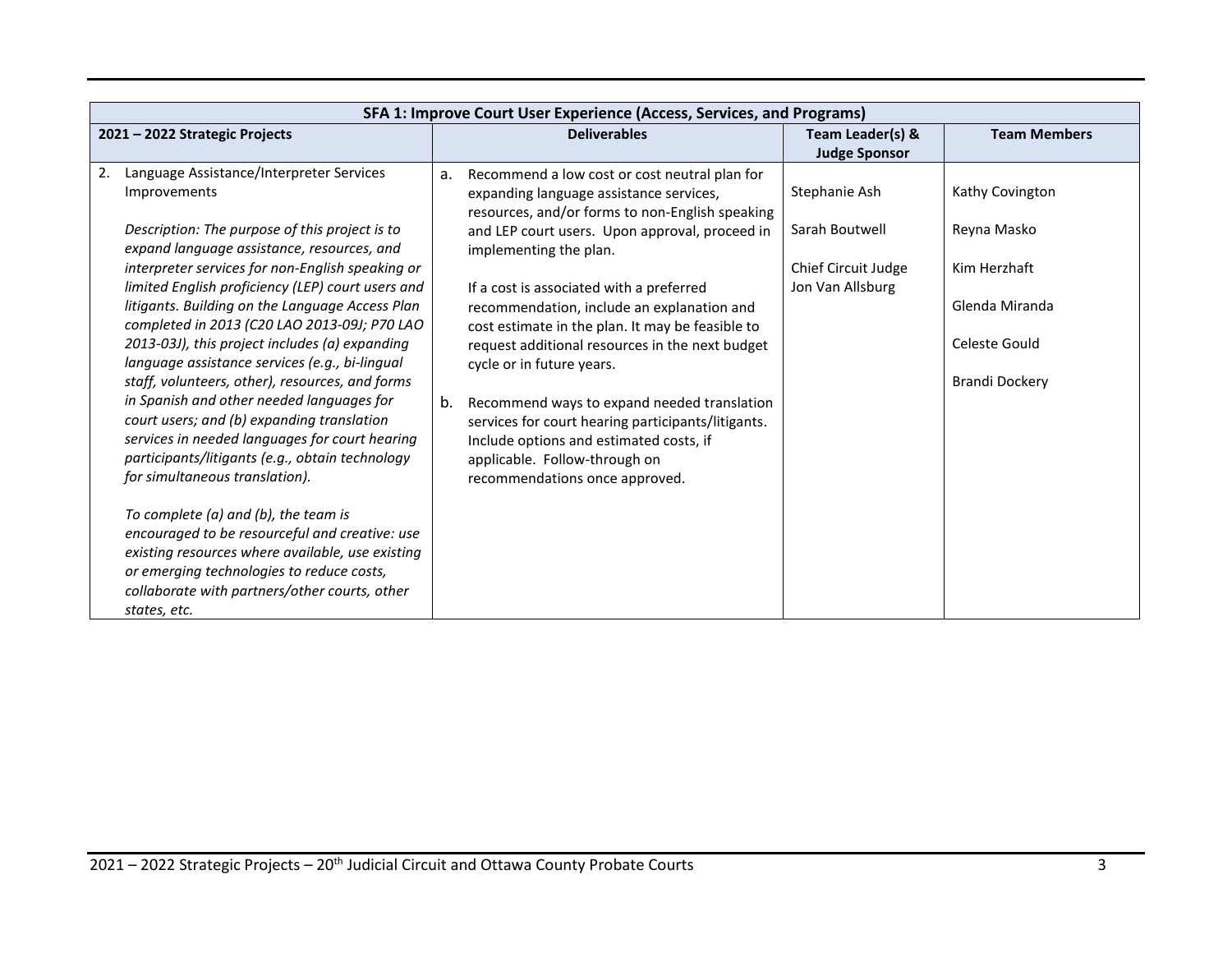## **SFA 2: IMPROVE EMPLOYEE EXPERIENCE (DIVERSITY, INCLUSION, SATISFACTION, AND WELL-BEING)**

*Excerpt from Strategic Plan*: Improving the employee experience is a high priority for the Courts. There are many benefits to improving diversity, inclusion, satisfaction, and well-being of all court employees. This strategic focus area includes: (1) embracing diversity, equity, and inclusion; (2) developing a Court culture that is more inclusive, welcoming, and equitable for all staff; (3) strengthening employee satisfaction and engagement through professional development, career advancement, competitive wages and benefits, and employee appreciation; and (4) enhancing the overall well-being of employees (e.g., physical, economical, emotional/ psychological, social, etc.).

| SFA 2: Improve Employee Experience (Diversity, Inclusion, Satisfaction, and Well-Being)                                                                                                                                                                                                                                                                                                                                                                                                                                                                                                                                                                                                   |          |                                                                                                                                                                                                                                                                                                                         |                                                                                                   |                                                  |  |
|-------------------------------------------------------------------------------------------------------------------------------------------------------------------------------------------------------------------------------------------------------------------------------------------------------------------------------------------------------------------------------------------------------------------------------------------------------------------------------------------------------------------------------------------------------------------------------------------------------------------------------------------------------------------------------------------|----------|-------------------------------------------------------------------------------------------------------------------------------------------------------------------------------------------------------------------------------------------------------------------------------------------------------------------------|---------------------------------------------------------------------------------------------------|--------------------------------------------------|--|
| 2021 – 2022 Strategic Projects                                                                                                                                                                                                                                                                                                                                                                                                                                                                                                                                                                                                                                                            |          | <b>Deliverables</b>                                                                                                                                                                                                                                                                                                     | Team Leader(s) and                                                                                | <b>Team Members</b>                              |  |
|                                                                                                                                                                                                                                                                                                                                                                                                                                                                                                                                                                                                                                                                                           |          |                                                                                                                                                                                                                                                                                                                         | <b>Judge Sponsor</b>                                                                              |                                                  |  |
| 3.<br><b>Vaccination Campaign</b><br>Description: Following the guidelines provided<br>by the CDC and state and local public health<br>officials, the purpose of this project is to<br>promote public health safety, ultimately<br>increasing the number of judges and<br>employees who get vaccinated. It includes<br>implementing practices that increase the<br>likelihood of employees getting the vaccine<br>including: (a) educating about the vaccine (e.g.,<br>communications to staff, provide access to<br>public health information and resources,<br>appoint vaccine and safety ambassadors), and<br>(b) making getting the vaccine compelling,<br>convenient, and cost-less. | a.<br>b. | Develop (or identify existing resources) and roll-<br>out an educational campaign about the vaccine<br>and benefits of getting vaccinated.<br>Develop and implement a strategy that makes<br>getting vaccinated compelling, convenient, and<br>cost-less, thereby increasing the number of staff<br>who get vaccinated. | Michelle Anguiano<br>Chief Probate Judge<br>Mark Feyen<br>Chief Circuit Judge<br>Jon Van Allsburg | Reyna Masko<br>Christian Teachout<br>Amy Nichols |  |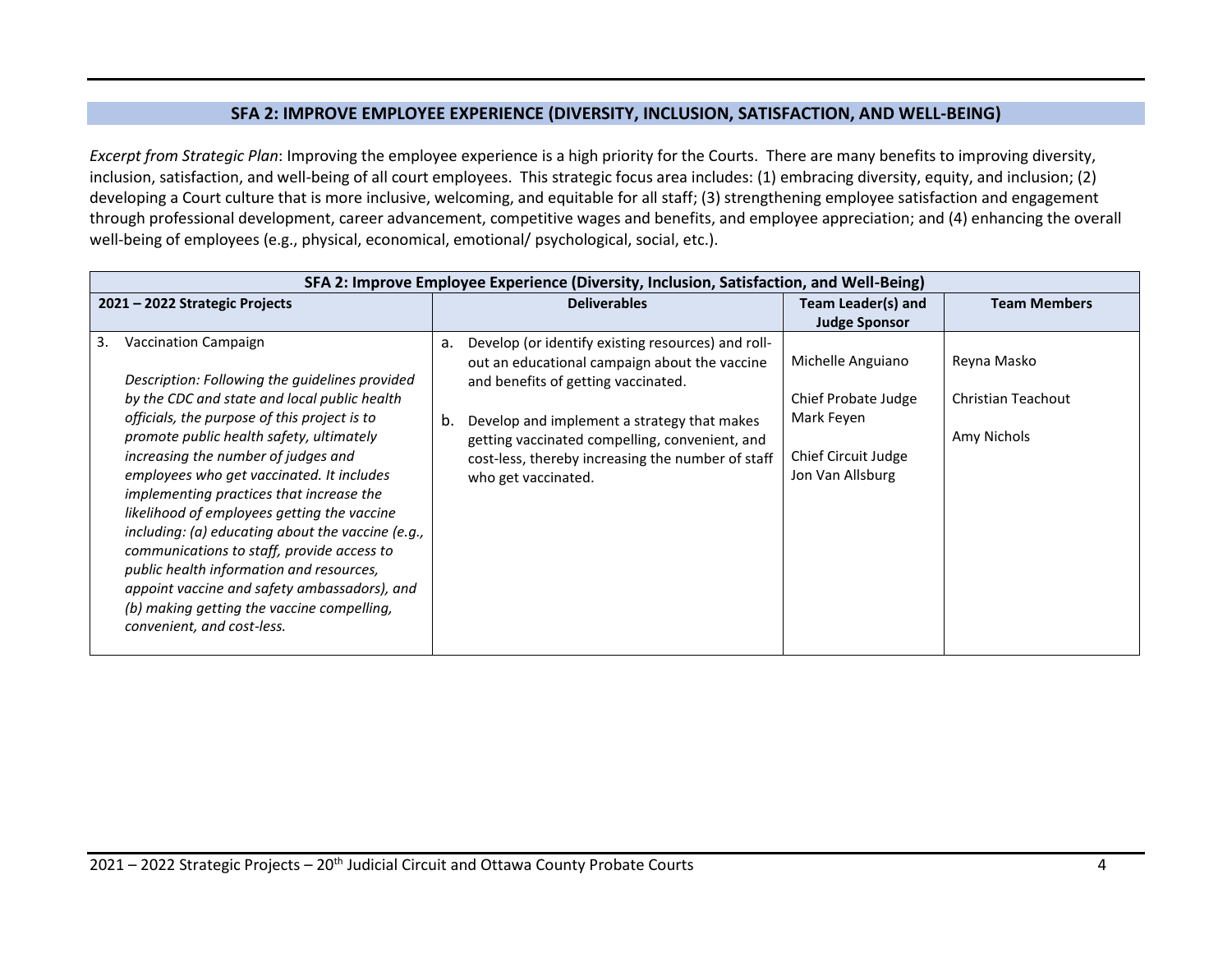|                                | SFA 2: Improve Employee Experience (Diversity, Inclusion, Satisfaction, and Well-Being)                                             |    |                                                                                                                       |                                            |                     |  |  |  |  |                                                                                            |                                         |                |
|--------------------------------|-------------------------------------------------------------------------------------------------------------------------------------|----|-----------------------------------------------------------------------------------------------------------------------|--------------------------------------------|---------------------|--|--|--|--|--------------------------------------------------------------------------------------------|-----------------------------------------|----------------|
| 2021 - 2022 Strategic Projects |                                                                                                                                     |    | <b>Deliverables</b>                                                                                                   | Team Leader(s) and<br><b>Judge Sponsor</b> | <b>Team Members</b> |  |  |  |  |                                                                                            |                                         |                |
| 4.                             | <b>Onboarding Program Enhancements</b><br>Description: Updating or refreshing the Courts'                                           | a. | Develop and recommend an updated or<br>refreshed Onboarding Program for new<br>employees. Include a component on DEI. | <b>Bob Alward</b>                          | Michele Sauers      |  |  |  |  |                                                                                            |                                         |                |
|                                | Onboarding Program is the focus of this<br>project. It includes using best practices to                                             |    |                                                                                                                       |                                            |                     |  |  |  |  | Upon approval, develop materials, roll-out the<br>Program, and train supervisors/managers. | Tami McCoy                              | Kate Armstrong |
|                                | expand and update the program (e.g.,<br>recognize phases of onboarding, extend the                                                  |    |                                                                                                                       |                                            |                     |  |  |  |  |                                                                                            | Chief Circuit Judge<br>Jon Van Allsburg | Emalie Hunt    |
|                                | length of the program for up to 12 months,<br>etc.). It also includes strengthening the                                             |    |                                                                                                                       |                                            | Elizabeth Dephouse  |  |  |  |  |                                                                                            |                                         |                |
|                                | program to ensure it reinforces a culture that<br>embraces a diverse, equitable, and                                                |    |                                                                                                                       |                                            | Rachel Hughes       |  |  |  |  |                                                                                            |                                         |                |
|                                | inclusive/welcoming environment and new<br>policies and practices as a result of the<br>pandemic (e.g., remote work options, etc.). |    |                                                                                                                       |                                            | Michelle Cross      |  |  |  |  |                                                                                            |                                         |                |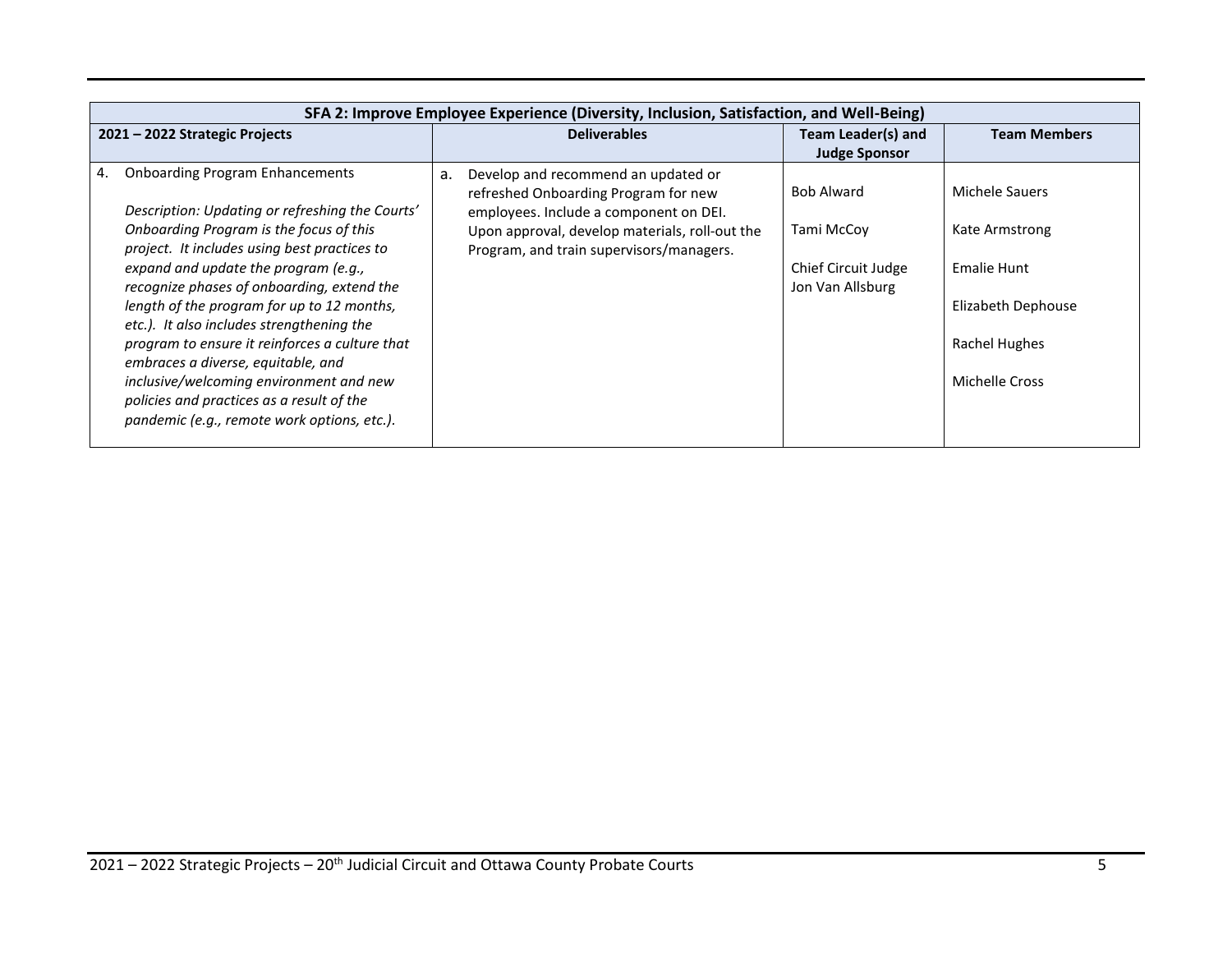|    | SFA 2: Improve Employee Experience (Diversity, Inclusion, Satisfaction, and Well-Being)                                                                                                                                                                                                                                                                                                                                                                                                                                                                                                                                                                                                                                                                                                                                                                                                                                                                                                                                                                                        |                            |                                                                                                                                                                                                                                                                                                                                                                                                                                                                                                                                            |                                                                             |                                                        |
|----|--------------------------------------------------------------------------------------------------------------------------------------------------------------------------------------------------------------------------------------------------------------------------------------------------------------------------------------------------------------------------------------------------------------------------------------------------------------------------------------------------------------------------------------------------------------------------------------------------------------------------------------------------------------------------------------------------------------------------------------------------------------------------------------------------------------------------------------------------------------------------------------------------------------------------------------------------------------------------------------------------------------------------------------------------------------------------------|----------------------------|--------------------------------------------------------------------------------------------------------------------------------------------------------------------------------------------------------------------------------------------------------------------------------------------------------------------------------------------------------------------------------------------------------------------------------------------------------------------------------------------------------------------------------------------|-----------------------------------------------------------------------------|--------------------------------------------------------|
|    | 2021 - 2022 Strategic Projects                                                                                                                                                                                                                                                                                                                                                                                                                                                                                                                                                                                                                                                                                                                                                                                                                                                                                                                                                                                                                                                 |                            | <b>Deliverables</b>                                                                                                                                                                                                                                                                                                                                                                                                                                                                                                                        | <b>Team Leader(s) and</b><br><b>Judge Sponsor</b>                           | <b>Team Members</b>                                    |
| 5. | Diversity, Equity, and Inclusion (DEI) Measures<br>and Audit (Part 1)<br>Description: Aligning with the DEI and cultural<br>work of the County, the purpose of this project<br>is to develop internal and external DEI<br>measures, educate about DEI, and implement<br>DEI best practices throughout the Courts. This<br>project has two parts: Part 1 has an internal<br>focus and is described here. Part 2 has an<br>external focus and is described in SFA 3.<br>Part 1 focuses on adopting internal best<br>practices and recommending internal DEI<br>measures/performance metrics. It includes<br>conducting education and training as needed<br>to increase awareness and understanding and<br>assessing and improving internal policies,<br>procedures, and practices to ensure equitable<br>impact across all groups. It also includes<br>collaborating with the Ottawa County DEI &/or<br>Cultural Intelligence Committees as<br>appropriate to assess and identify policies or<br>practices that may result in disparate<br>treatment and/or disadvantage for any | a <sub>r</sub><br>b.<br>c. | Recommend internal DEI measures/<br>performance metrics for the Courts. Once<br>approved, begin data gathering to establish<br>baseline measures, or benchmarks, from which<br>to gauge future progress.<br>Recommend a plan for educating judicial<br>officers and employees about DEI. Once<br>approved, implement the plan.<br>Recommend an approach and plan for auditing<br>internal policies, procedures, and practices to<br>ensure equitable impact across all groups. Once<br>approved, begin implementing the plan/<br>approach. | Kathy Covington<br>Madelyn Vieau<br>Chief Circuit Judge<br>Jon Van Allsburg | Sara Trigg<br>Andy Brown<br>Thom Lattig<br>Reyna Masko |
|    | employees.<br>See SFA 3 for a description of Part 2.                                                                                                                                                                                                                                                                                                                                                                                                                                                                                                                                                                                                                                                                                                                                                                                                                                                                                                                                                                                                                           |                            |                                                                                                                                                                                                                                                                                                                                                                                                                                                                                                                                            |                                                                             |                                                        |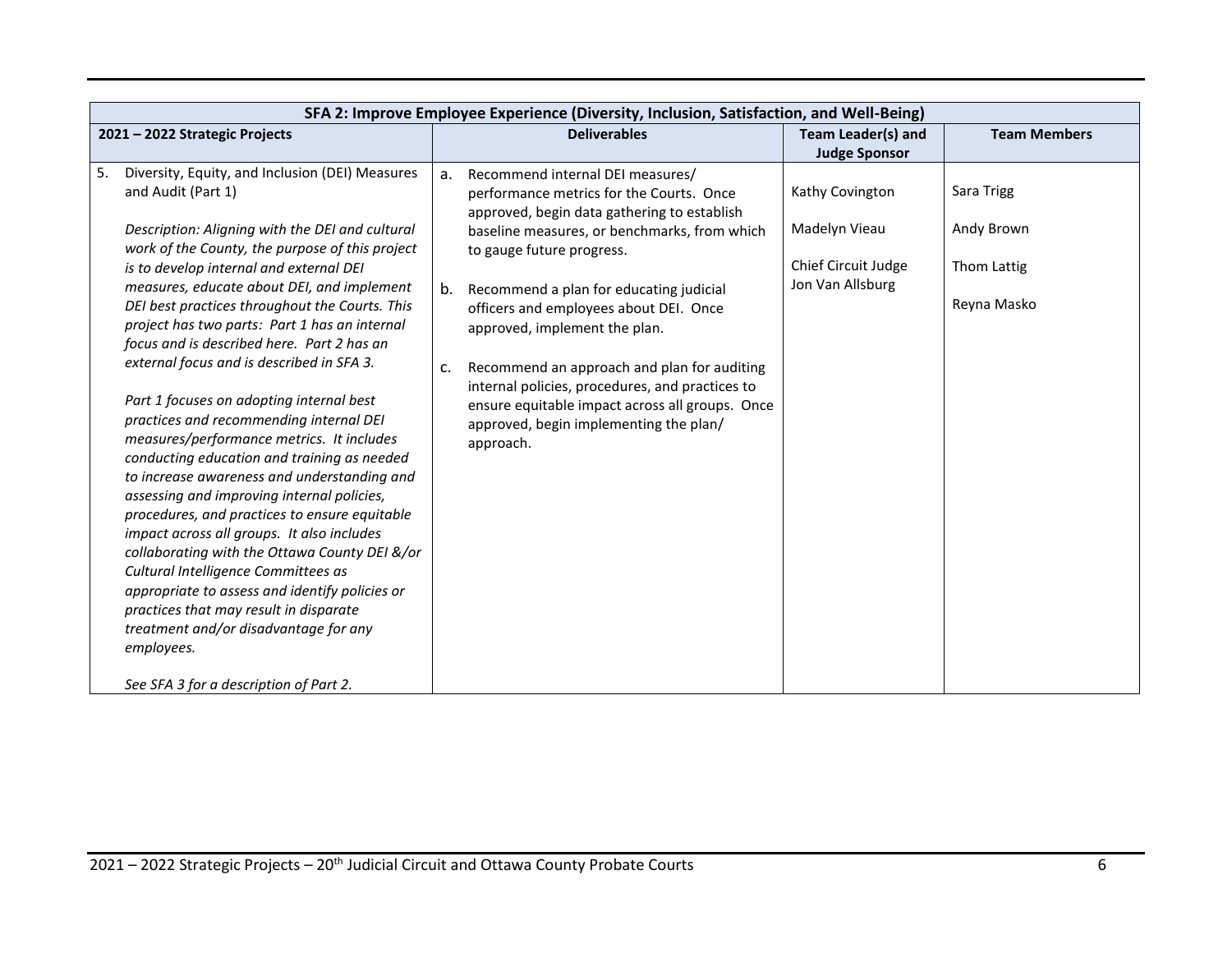| SFA 2: Improve Employee Experience (Diversity, Inclusion, Satisfaction, and Well-Being)                                                                                                                                                                                                                                                                                                                                                                                                                                                                                                                                                                                                                         |                                                                                                                                                                                                                                                                                                                                                                                                                                                                                                                                                                                                                                     |                                                                                                           |                                                 |  |  |  |
|-----------------------------------------------------------------------------------------------------------------------------------------------------------------------------------------------------------------------------------------------------------------------------------------------------------------------------------------------------------------------------------------------------------------------------------------------------------------------------------------------------------------------------------------------------------------------------------------------------------------------------------------------------------------------------------------------------------------|-------------------------------------------------------------------------------------------------------------------------------------------------------------------------------------------------------------------------------------------------------------------------------------------------------------------------------------------------------------------------------------------------------------------------------------------------------------------------------------------------------------------------------------------------------------------------------------------------------------------------------------|-----------------------------------------------------------------------------------------------------------|-------------------------------------------------|--|--|--|
| 2021 - 2022 Strategic Projects                                                                                                                                                                                                                                                                                                                                                                                                                                                                                                                                                                                                                                                                                  | <b>Deliverables</b>                                                                                                                                                                                                                                                                                                                                                                                                                                                                                                                                                                                                                 | Team Leader(s) and<br><b>Judge Sponsor</b>                                                                | <b>Team Members</b>                             |  |  |  |
| 6.<br><b>Remote Work Policy</b><br>Description: The Courts' foremost priorities are<br>administering fair and timely justice and<br>serving the public. The focus of this project is<br>preparing for the "new future of work." It<br>includes (a) studying and recommending an<br>optimal, hybrid work arrangement (i.e., a mix<br>of onsite and remote work arrangements) and<br>(b) recommending a Remote Work Policy and<br>guidelines that will achieve the Courts'<br>foremost priorities.<br>When assessing technology and equipment<br>needed to support remote work, this Team is<br>encouraged to work with the Technology<br>Needs Assessment Team (#8 below) to align<br>needs and estimated costs. | Study and recommend an optimal, hybrid work<br>a.<br>$arrangement - policy$ and guidelines $-$ for the<br>Courts. Demonstrate how the<br>recommendations will achieve the Courts'<br>foremost priorities of providing justice and<br>serving the public. The policy should include:<br>the types of job duties/assignments that can be<br>completed remotely, eligibility criteria,<br>expectations of employees who work remotely,<br>expectations of managers/supervisors,<br>technology and equipment needs, how<br>information/data will be kept confidential, and<br>the like. Include an estimate of costs, if<br>applicable. | <b>Heather Blodgett</b><br>Brandon Dykstra<br>Judge Kent Engle<br>Chief Circuit Judge<br>Jon Van Allsburg | Peter Zeedyk<br>Alan Vanden Bosch<br>Laura Deal |  |  |  |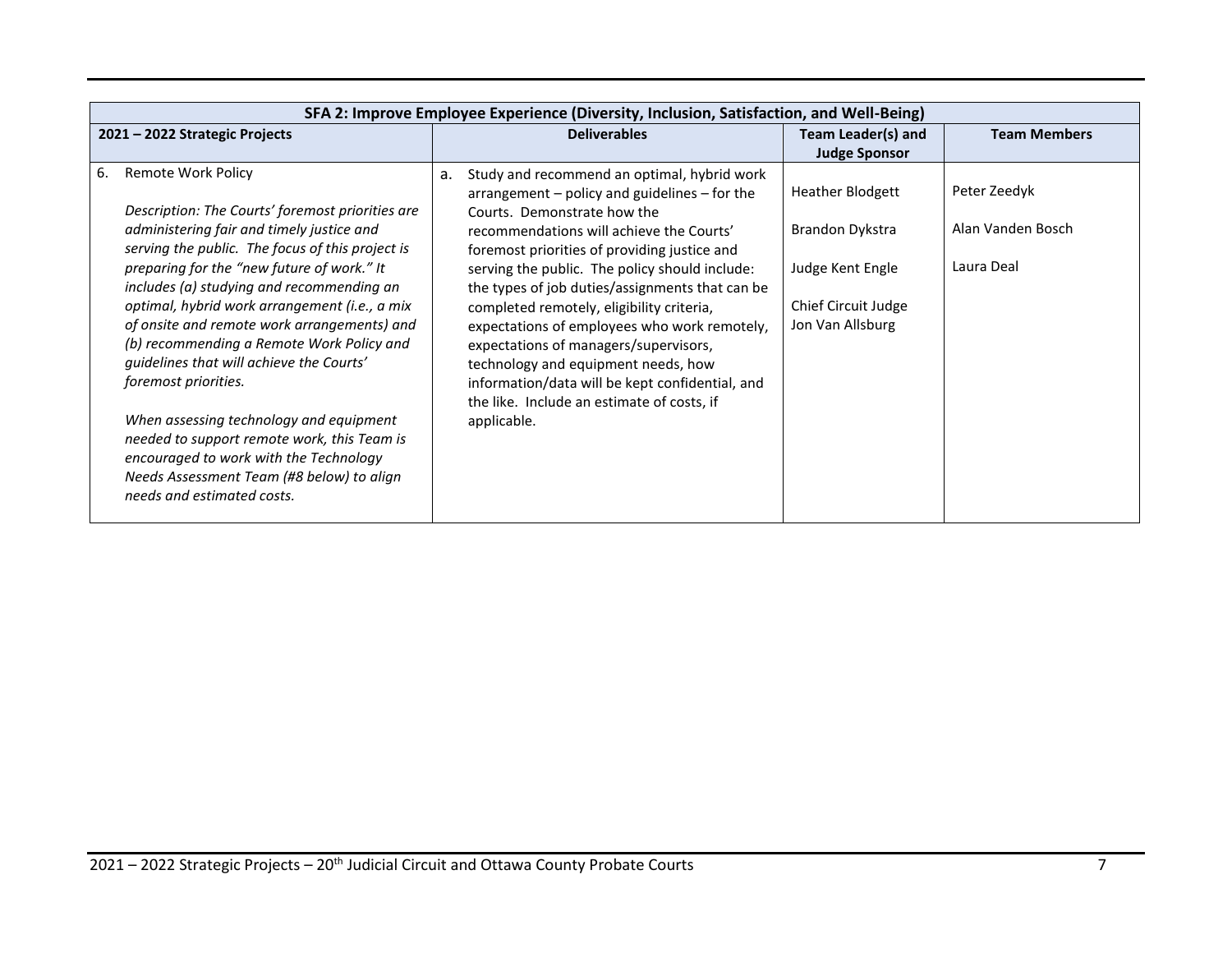## **SFA 3: ENHANCE EFFICIENT COURT OPERATIONS AND TIMELY AND FAIR RESOLUTION**

*Excerpt from Strategic Plan:* The Courts' mission is to administer justice and restore wholeness in a manner that inspires public trust. Administering justice timely and fairly maintains the rule of law, ensures a civil society, and preserves our democracy. The Courts remain committed to resolving disputes and legal matters in a fair and timely manner and ensuring efficient case processing and court operations so as to strengthen the public's trust.

| SFA 3: Enhance Efficient Court Operations and Timely and Fair Resolution                                                                                                                                                                                                                                                                                                                                                                                                                                                                                                                                                                                                                                                                                                                                                                                                             |                                                                                                                                                                                                                                                                                          |                                            |                                           |  |  |
|--------------------------------------------------------------------------------------------------------------------------------------------------------------------------------------------------------------------------------------------------------------------------------------------------------------------------------------------------------------------------------------------------------------------------------------------------------------------------------------------------------------------------------------------------------------------------------------------------------------------------------------------------------------------------------------------------------------------------------------------------------------------------------------------------------------------------------------------------------------------------------------|------------------------------------------------------------------------------------------------------------------------------------------------------------------------------------------------------------------------------------------------------------------------------------------|--------------------------------------------|-------------------------------------------|--|--|
| 2021 - 2022 Strategic Projects                                                                                                                                                                                                                                                                                                                                                                                                                                                                                                                                                                                                                                                                                                                                                                                                                                                       | <b>Deliverables</b>                                                                                                                                                                                                                                                                      | Team Leader(s) and<br><b>Judge Sponsor</b> | <b>Team Members</b>                       |  |  |
| Diversity, Equity, and Inclusion (DEI) Measures<br>and Audit<br>(Part 2) (continued from #5 above)<br>Description: The purpose of this project is to<br>develop internal and external DEI measures<br>and educate about and implement DEI best<br>practices throughout the Courts. This project<br>has two parts: Part 1 has an internal focus and<br>is described above (#5). Part 2 has an external<br>focus and is described below.<br>Part 2 is focused on ensuring the Courts are<br>externally inclusive and have policies,<br>procedures, and practices in place that have an<br>equitable impact on all court users/litigants. It<br>includes collaborating with the Ottawa County<br>DEI &/or Cultural Intelligence Committees as<br>appropriate to assess and identify policies or<br>practices that may result in disparate<br>treatment and/or disadvantage some people. | Recommend a plan for assessing external<br>a.<br>policies, procedures, and practices ensuring an<br>equitable impact on all court users/litigants.<br>The plan should include recommendations for<br>conducting an Audit/Assessment. Once<br>approved, proceed in implementing the plan. | See Project #5 for<br><b>Team Leaders</b>  | See Project #5 for Team<br><b>Members</b> |  |  |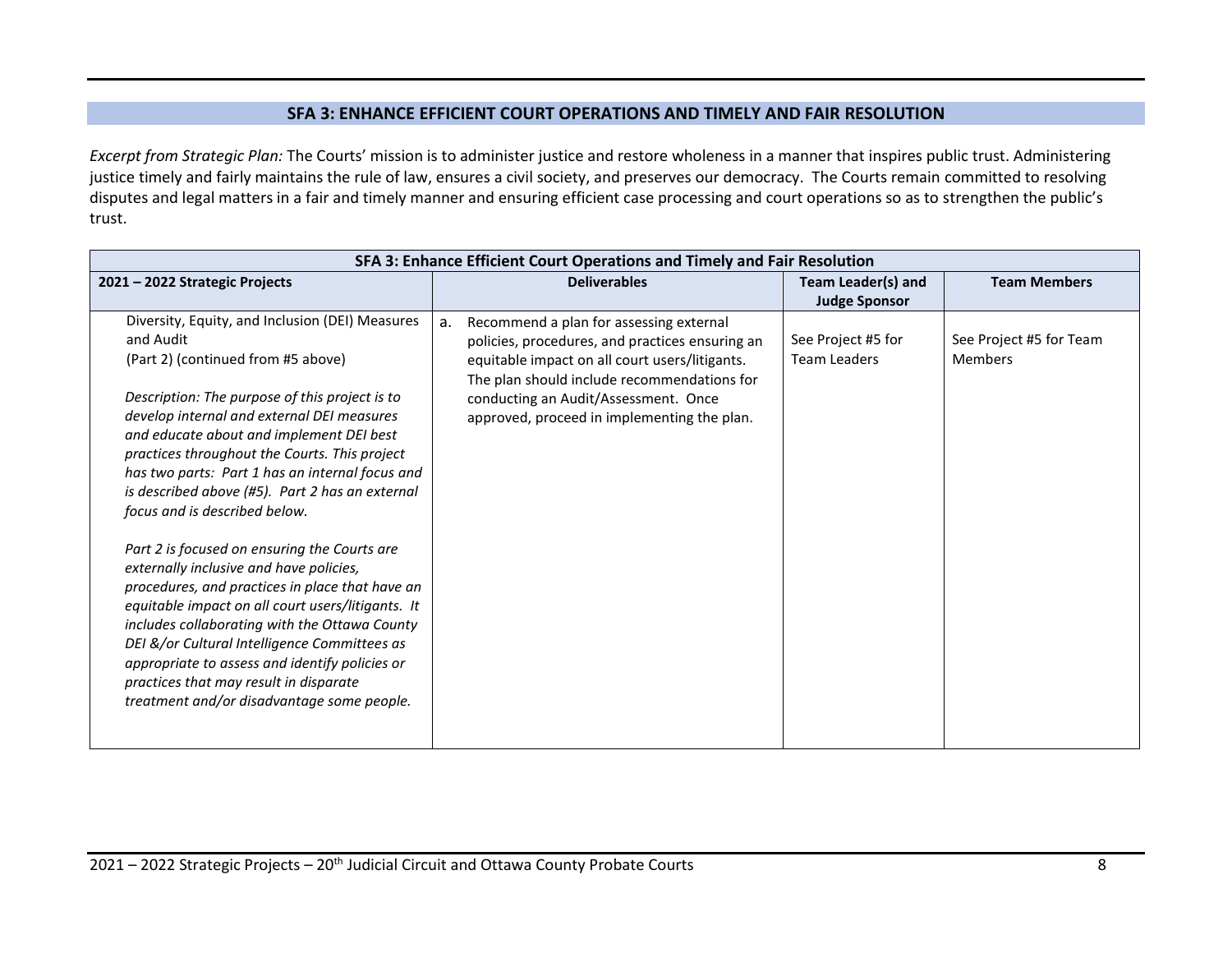|                                | SFA 3: Enhance Efficient Court Operations and Timely and Fair Resolution                                                                                                                                                                                                                                                                                  |    |                                                                                                                                                                                    |                                                                         |                                                                                |  |  |
|--------------------------------|-----------------------------------------------------------------------------------------------------------------------------------------------------------------------------------------------------------------------------------------------------------------------------------------------------------------------------------------------------------|----|------------------------------------------------------------------------------------------------------------------------------------------------------------------------------------|-------------------------------------------------------------------------|--------------------------------------------------------------------------------|--|--|
| 2021 - 2022 Strategic Projects |                                                                                                                                                                                                                                                                                                                                                           |    | <b>Deliverables</b>                                                                                                                                                                | Team Leader(s) and<br><b>Judge Sponsor</b>                              | <b>Team Members</b>                                                            |  |  |
| 7 <sub>1</sub>                 | <b>Online Dispute Resolution</b><br>Description: The purpose of this project is to<br>expand online dispute resolution to more case<br>types across the Courts. Alternative dispute<br>resolution including online dispute resolution<br>(ODR) has proven to be an effective way to<br>help parties resolve disputes expeditiously and<br>satisfactorily. | a. | Recommend a plan for expanding ODR to more<br>case types across the Courts. Include a<br>budget/cost estimates, if applicable. Once<br>approved, proceed in implementing the plan. | Jennell Challa<br>Kelli Wyse<br>Chief Circuit Judge<br>Jon Van Allsburg | Kevin Bowling<br>Susan Franklin<br>Erin Magley<br>Patti Krieg<br>Kathie Kolean |  |  |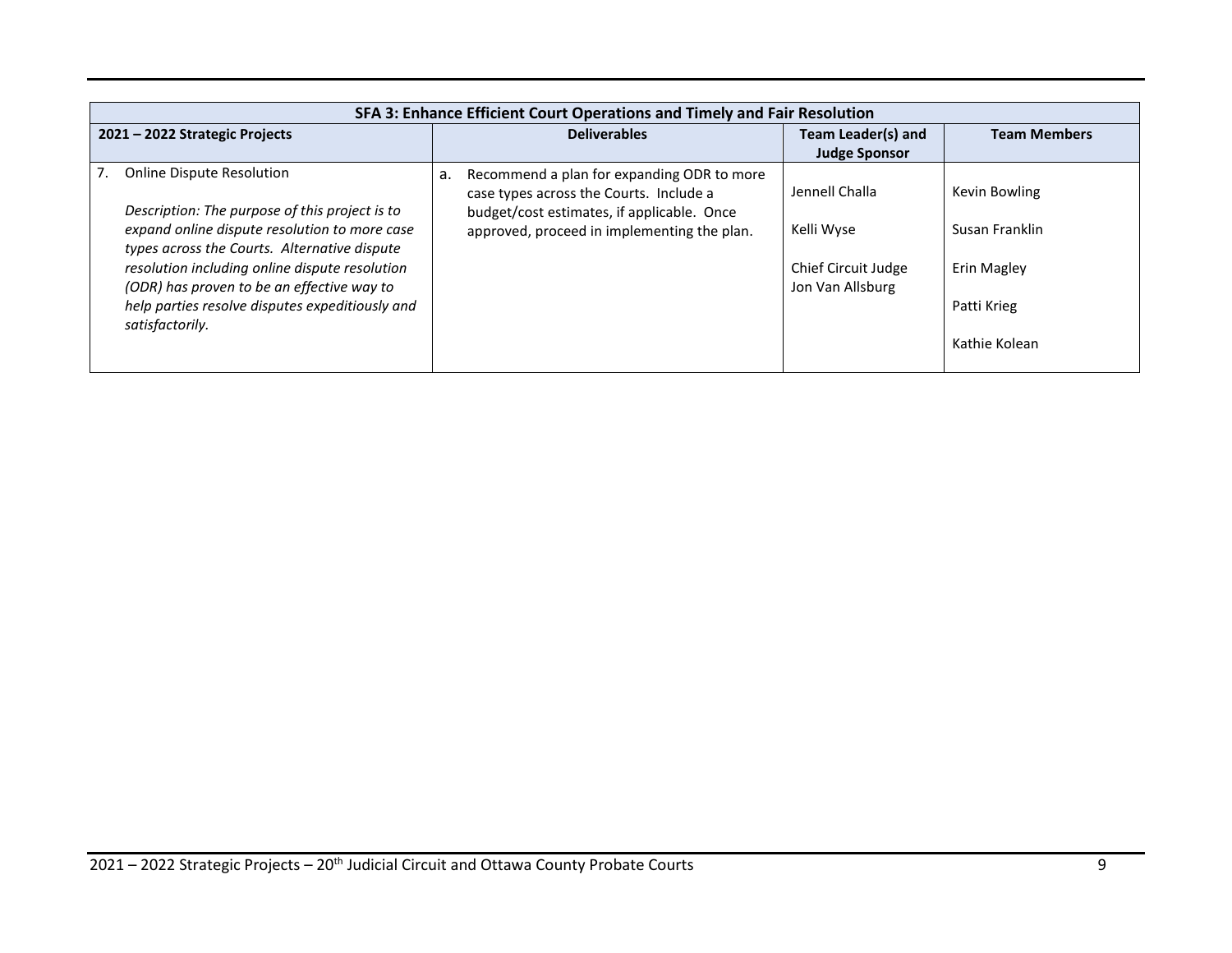#### **SFA 4: ENHANCE FUNDING, RESOURCES, AND FACILITIES**

*Excerpt from Strategic Plan*: Adequate and stable funding are necessary for the Courts to fulfill their responsibilities and meet the growing needs of the people of Ottawa County. Sufficient resources (e.g., numbers of staff, technology, equipment, etc.) are essential for ensuring accessible, timely, and fair justice to the Ottawa County community. Additionally, the Courts' facilities must provide ample and modern space, be technologically equipped, and remain safe and secure for all to both serve the public and build the public's trust.

|    | SFA 4: Enhance Funding, Resources, and Facilities                                                                                                                                                                                                                                                                                                                                                   |                     |                                                                                                                                    |                                                                                                                                                                                                                               |                                         |             |  |              |                         |
|----|-----------------------------------------------------------------------------------------------------------------------------------------------------------------------------------------------------------------------------------------------------------------------------------------------------------------------------------------------------------------------------------------------------|---------------------|------------------------------------------------------------------------------------------------------------------------------------|-------------------------------------------------------------------------------------------------------------------------------------------------------------------------------------------------------------------------------|-----------------------------------------|-------------|--|--------------|-------------------------|
|    | <b>Strategic Projects</b>                                                                                                                                                                                                                                                                                                                                                                           | <b>Deliverables</b> |                                                                                                                                    | Team Leader(s) and                                                                                                                                                                                                            | <b>Team Members</b>                     |             |  |              |                         |
|    |                                                                                                                                                                                                                                                                                                                                                                                                     |                     |                                                                                                                                    | <b>Judge Sponsor</b>                                                                                                                                                                                                          |                                         |             |  |              |                         |
| 8. | <b>Technology Needs Assessment</b><br>Description: The purpose of this project is to                                                                                                                                                                                                                                                                                                                | a.                  | Complete a Technology Needs Assessment and<br>Summary Report with recommendations to<br>meet needs, fill gaps, and prepare for the | Nicole Bierema                                                                                                                                                                                                                | Ana Zamora                              |             |  |              |                         |
|    | ensure the Court has the technology -<br>hardware, software, apps, and equipment -                                                                                                                                                                                                                                                                                                                  |                     |                                                                                                                                    | future. The analysis should include a summary<br>of the technology (e.g., hardware, software,<br>apps, and equipment) and IT support needed to<br>optimize productivity and efficiency whether<br>working remotely or onsite. |                                         |             |  | Angie Rogers | <b>Heather Gregoire</b> |
|    | and IT support necessary to deliver justice and<br>serve the public. It includes: (a) assessing the<br>Courts' technology and IT support needs; (b)<br>documenting gaps; (c) anticipating future<br>needs/opportunities (e.g., remote hearings,<br>remote meetings, remote services, remote<br>work); and (d) making recommendations to<br>meet needs, fill gaps, and/or prepare for the<br>future. |                     |                                                                                                                                    |                                                                                                                                                                                                                               | Chief Circuit Judge<br>Jon Van Allsburg | Zac Carlson |  |              |                         |
|    | Related to potential future needs/<br>opportunities, this team should work with the<br>Remote Work Policy Team (#6 above) to<br>document technology/ equipment needed to<br>optimize a hybrid work arrangement.                                                                                                                                                                                     |                     |                                                                                                                                    |                                                                                                                                                                                                                               |                                         |             |  |              |                         |